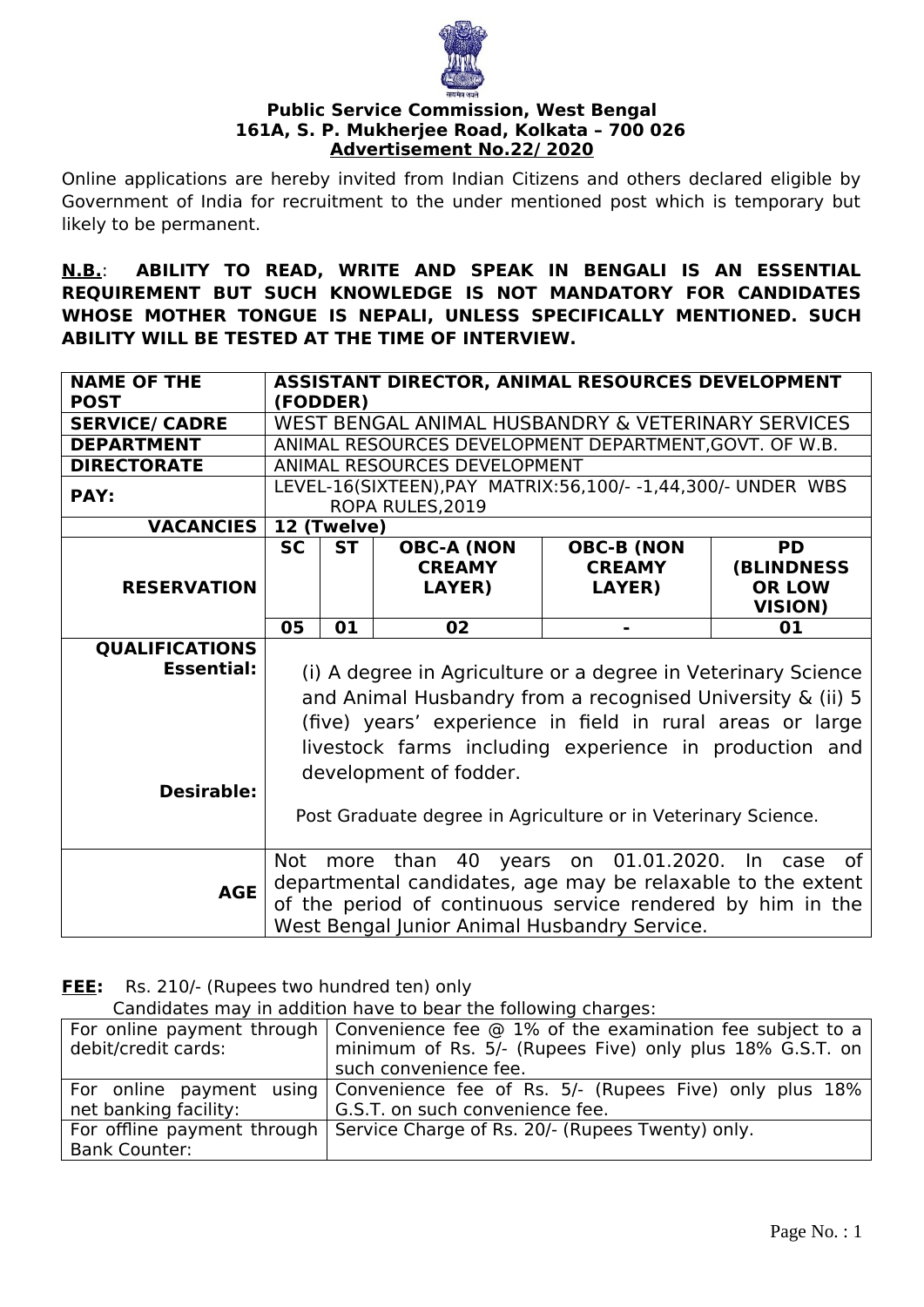S.C./S.T. candidates of West Bengal and Persons with disabilities (P.W.D.) having physical disability of 40% and above are not required to pay any fee. BC candidates of West Bengal are, however, required to pay usual fee as aforesaid. NO EXEMPTION OF FEE IS AVAILABLE TO S.C./S.T. CANDIDATES OF OTHER STATES. No claim for refund of the fee will be entertained nor will it be held in reserve for any other examination.

Online applications are to be submitted at https:// wbpsc.gov.in according to the following schedule:

Commencement of online applications  $\cdots$  **The 11<sup>th</sup> January,2021**<br>Closing date for receipt of online application  $\cdots$  **The 1<sup>st</sup> February,2021** Closing date for receipt of online application : Last date of payment of fees : **The 1st February,2021** Last date for payment of fees Offline in Branches of UBI : **The 2nd February,2021** Last date for Generation of Payment Challans by : **The 1st February,2021** Branches of UBI

# **I N F O R M A T I O N**

- 1. SUBMISSION OF MORE THAN ONE APPLICATION FOR ONE PARTICULAR POST IS STRICTLY FORBIDDEN. THE CANDIDATURE OF A CANDIDATE, WHO SUBMITS MORE THAN ONE APPLICATION FOR ADMISSION TO THE SELECTION PROCEDURE, WILL BE CANCELLED EVEN IF HE/SHE IS ADMITTED TO THE SAME.
- 2. The qualifications prescribed in the advertisement are as per the notified recruitment rules issued by Government.
- 3. All the degrees/diplomas/certificates mentioned in the advertisement must have been obtained from Universities/Institutions, duly recognized by competent authority.

4. The prescribed 'essential qualifications' are the bare minimum and mere possession of the same does not entitle applicants to be called in for the interview. Where the number of applications received in response to the advertisement is large and it is not conveniently possible for the Commission to interview all the applicants, the Commission may restrict the number of candidates to be called for interview to a reasonable limit on the basis of either higher qualifications/ higher marks/grade obtained in the essential qualifications or experience in relevant field higher than the minimum prescribed in the advertisement or on the basis of a **Preliminary Screening Test (P.S.T )**. The Commission may fix qualifying cut-off marks for all the categories of the vacancies in each level of examination, i.e. P.S.T & interview.

Note : Commission has fixed the following category wise qualifying marks in Personality Test/ Interview and candidates unable to secure such qualifying marks would not be considered for the post, irrespective of their academic qualification and/ or marks obtained in P.S.T.

| SI.<br>No. | Category   | Qualifying<br><b>Marks</b> |
|------------|------------|----------------------------|
| 1.         | General    | 40%                        |
| 2.         | <b>OBC</b> | 38%                        |
| 3.         | <b>SC</b>  | 35%                        |
| 4.         | <b>ST</b>  | 30%                        |
| 5.         | <b>PWD</b> | 2% less than the           |
|            |            | qualifying mark            |
|            |            | of each                    |
|            |            | category.                  |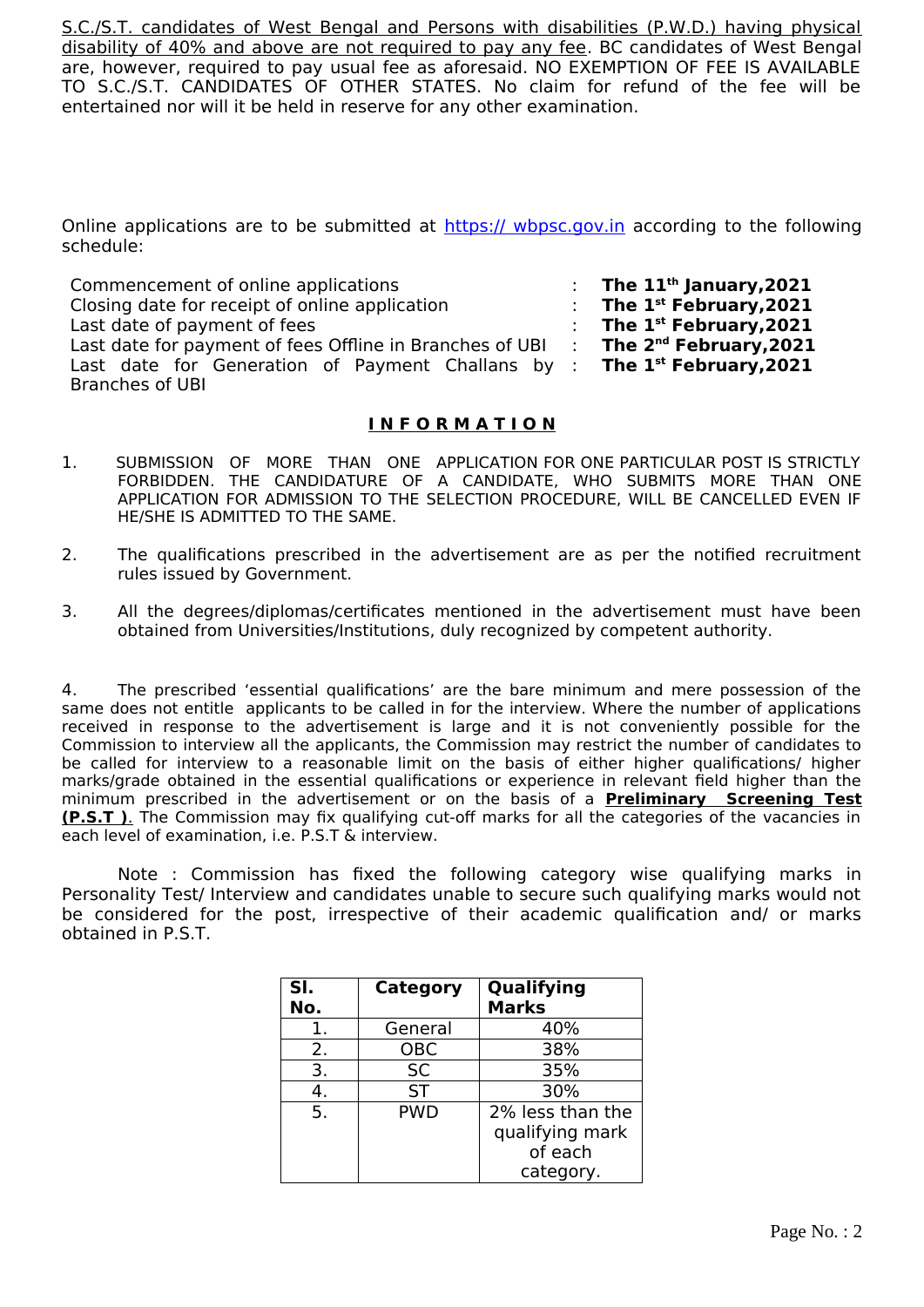Commission may further lower the qualifying level category-wise as and when necessary in the event of non-availability of candidates for filling up vacancies in a particular category.

IN THE CASES OF SCREENING TEST, CANDIDATES SUFFERING FROM BLINDNESS OR LOW VISION AND LOCO-MOTOR DISABILITY OR CEREBRAL PALSY WITH WRITING EXTREMITY WILL BE ALLOWED THE HELP OF A SCRIBE, IF REQUIRED. THE SCRIBE SHOULD NOT POSSESS EDUCATIONAL QUALIFICATION HIGHER THAN THE REQUISITE QUALIFICATION FOR THE POST.

 If sufficient number of candidates with prescribed age limit is available for selection for a particular post, the commission may exercise its discretion not to relax upper age limit of the candidate(s) even if the provision for such relaxation is laid down in the advertised criteria.

- 5. In cases where no Division/Class is awarded and only grading is done, exact percentage of marks and conversion formula adopted are to be mentioned with documentary evidence, if required.
- 6. Where experience of a number of years is prescribed as an item of qualification this would mean only experience/research experience gained in full time employment/research in the relevant field within the closing date of receipt of applications.

Certificate(s) from the Head(s) of the Organization(s)/Department(s) or Competent Authority for the entire experience claimed, clearly mentioning the duration of employment (date, month and year) and field of experience indicating basic pay and consolidated pay must be obtained. The certificate(s) should also mention the nature of duties performed/experience obtained in the post(s) with duration(s)].

- 7. A candidate would be considered as well qualified if his/her educational qualification is at least one level higher than the essential requirement. A candidate may be treated as well experienced if he/she has at least two (2) completed years of experience in the area of expertise advertised. The extent of age relaxation will not exceed five(5) years in each case.
- 8. Besides pay, the post carries allowances as admissible.
- 9. The benefits of reservation of vacancies and upper age concession up to 5 years are admissible only to S.C. and S.T. candidates of West Bengal and up to 3 years to O.B.C. (category 'A' & 'B') (non creamy layer) candidates of West Bengal. S.C., S.T. and O.B.C. candidates of other States may apply for unreserved vacancies as general candidates. Such benefits are also available up to the age of 45 years for Persons with disabilities. (a) A candidate claiming to be S.C., S.T., O.B.C. (non creamy layer) or persons with disabilities (40% and above) must have a certificate in support of his/her claim from a competent authority of West Bengal as specified below:

# **For S.C., S.T. and O.B.C. (non creamy layer) candidates:**

(i) In the district, the Sub-Divisional Officer of the Sub-Division concerned, and (ii) In Kolkata, the District Magistrate, South 24-Parganas or such Additional District Magistrate, South 24-Parganas, as may be authorized by the District Magistrate, South 24- Parganas, on behalf and the District Welfare Officer, Kolkata and Ex-officio Joint Director, Backward Classes Welfare.

[vide the W.B.S.Cs. & S.T.s. (Identification) Act, 1994 and S.C. & S.T. Welfare Deptt. Order No. 261-TW/EC/MR-103/94 dated 6.4.95 read with B.C.W. Deptt. Order no. 6320-BCW/MR-84/10 dated 24.9.2010 and No. BCW/MR-61/2012 (Pt.) dated 12.7.2013.]

# **For Persons with Disabilities:**

**(a)**A Medical Board constituted at Government Medical College Hospitals in Kolkata, District Hospitals and Sub-Divisional Hospitals.[vide West Bengal Persons with Disabilities (Equal Opportunities, Protection of Rights and Full Participation) Rules, 1999]